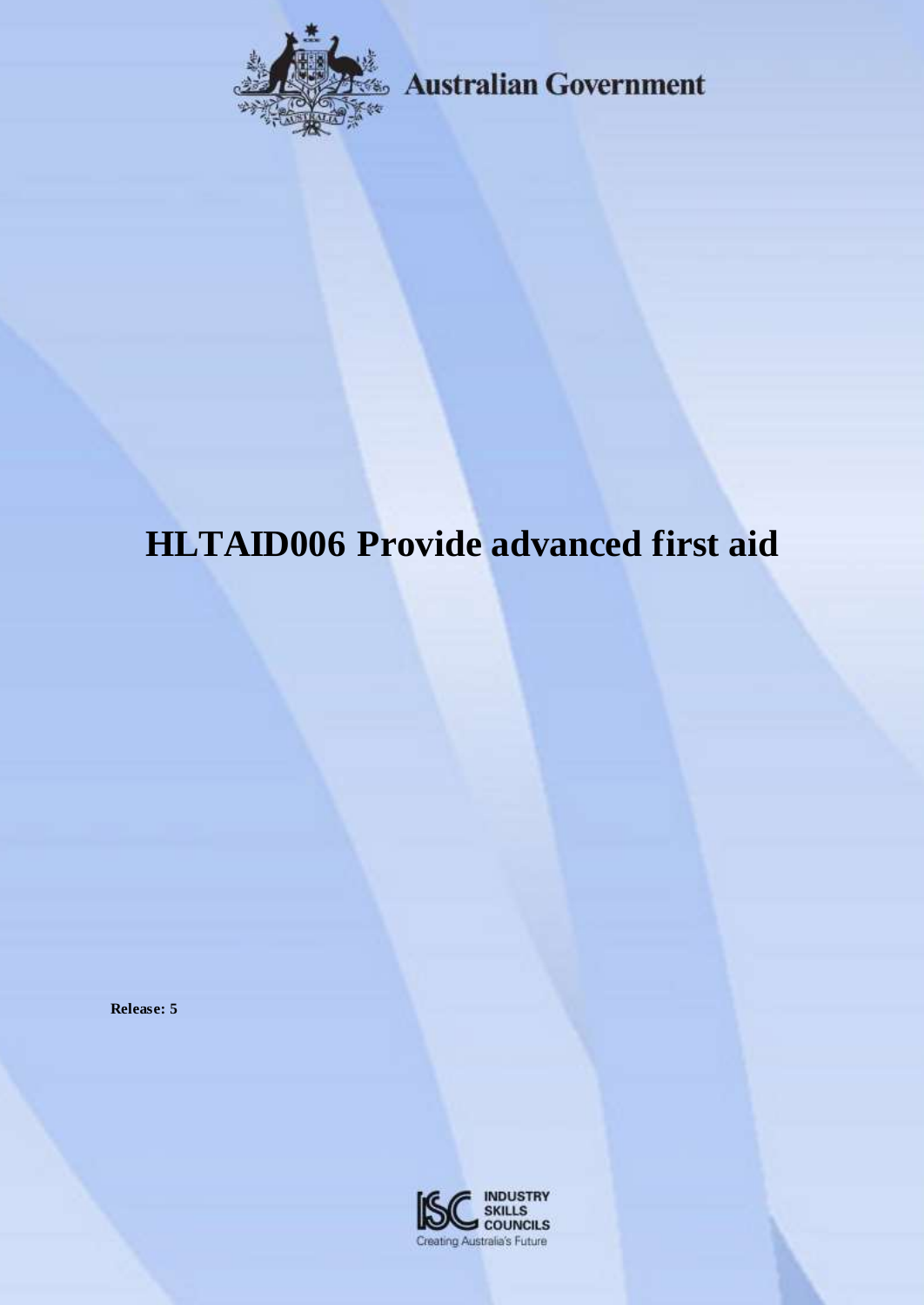### **HLTAID006 Provide advanced first aid**

## **Modification History**

| <b>Release</b> | <b>Comments</b>                                                                                                                                    |
|----------------|----------------------------------------------------------------------------------------------------------------------------------------------------|
| Release 5      | Updated:                                                                                                                                           |
|                | assessor requirements statement<br>$\bullet$                                                                                                       |
|                | foundation skills lead in statement<br>$\bullet$                                                                                                   |
|                | licensing statement<br>$\bullet$<br>modification history to reflect 2012 standards                                                                 |
|                | Equivalent outcome.                                                                                                                                |
| Release 4      | Updated mapping information. Changes to assessment requirements.<br>Equivalent outcome.                                                            |
| Release 3      | Updated mapping information. Equivalent outcome.                                                                                                   |
| Release 2      | Minor changes to formatting to improve readability.                                                                                                |
| Release 1      | This version was released in HLT Health Training Package release 1.0<br>and meets the requirements of the 2012 Standards for Training<br>Packages. |
|                | Significant changes to elements and performance criteria, changes to<br>scope of unit.                                                             |
|                | Removal of embedded content from HLTFA412A Apply First Aid.                                                                                        |
|                | New evidence requirements for assessment.                                                                                                          |
|                | Removal of pre-requisite unit.                                                                                                                     |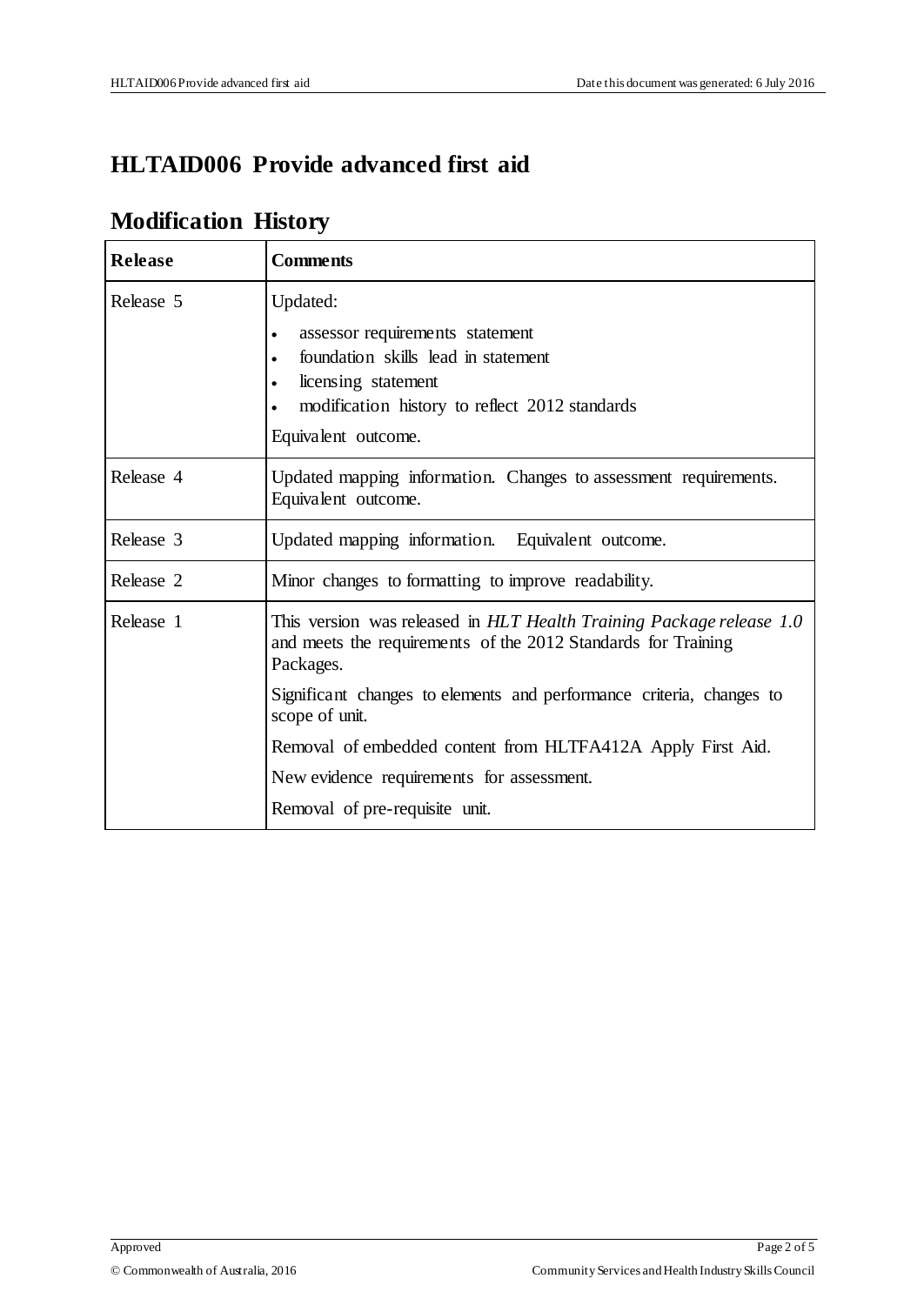### **Application**

This unit describes the skills and knowledge required to provide an advanced first aid response, including management of the incident and other first aiders, until the arrival of medical or other assistance.

The unit applies to workers who may be required to provide, coordinate and manage a first aid response across a range of complex situations, including community and workplace settings.

*Specific licensing /regulatory requirements relating to this competency, including requirements for refresher training should be obtained from the relevant national/state/territory Work Health and Safety Regulatory Authorities.*

### **Elements and Performance Criteria**

| <b>ELEMENT</b>                                    | PERFORMANCE CRITERIA                                                                                       |
|---------------------------------------------------|------------------------------------------------------------------------------------------------------------|
| Elements define the essential<br><i>outcomes.</i> | Performance criteria specify the level of performance<br>needed to demonstrate achievement of the element. |
| 1. Respond to an emergency                        | 1.1 Recognise an emergency situation                                                                       |
| situation                                         | 1.2 Identify, assess and manage immediate hazards to<br>health and safety of self and others               |
|                                                   | 1.3 Assess the casualty and recognise the need for first<br>aid response                                   |
|                                                   | 1.4 Assess the situation and seek assistance from<br>emergency response services                           |
|                                                   | 1.5 Deploy resources to appropriate locations as required<br>in line with workplace procedures             |
|                                                   |                                                                                                            |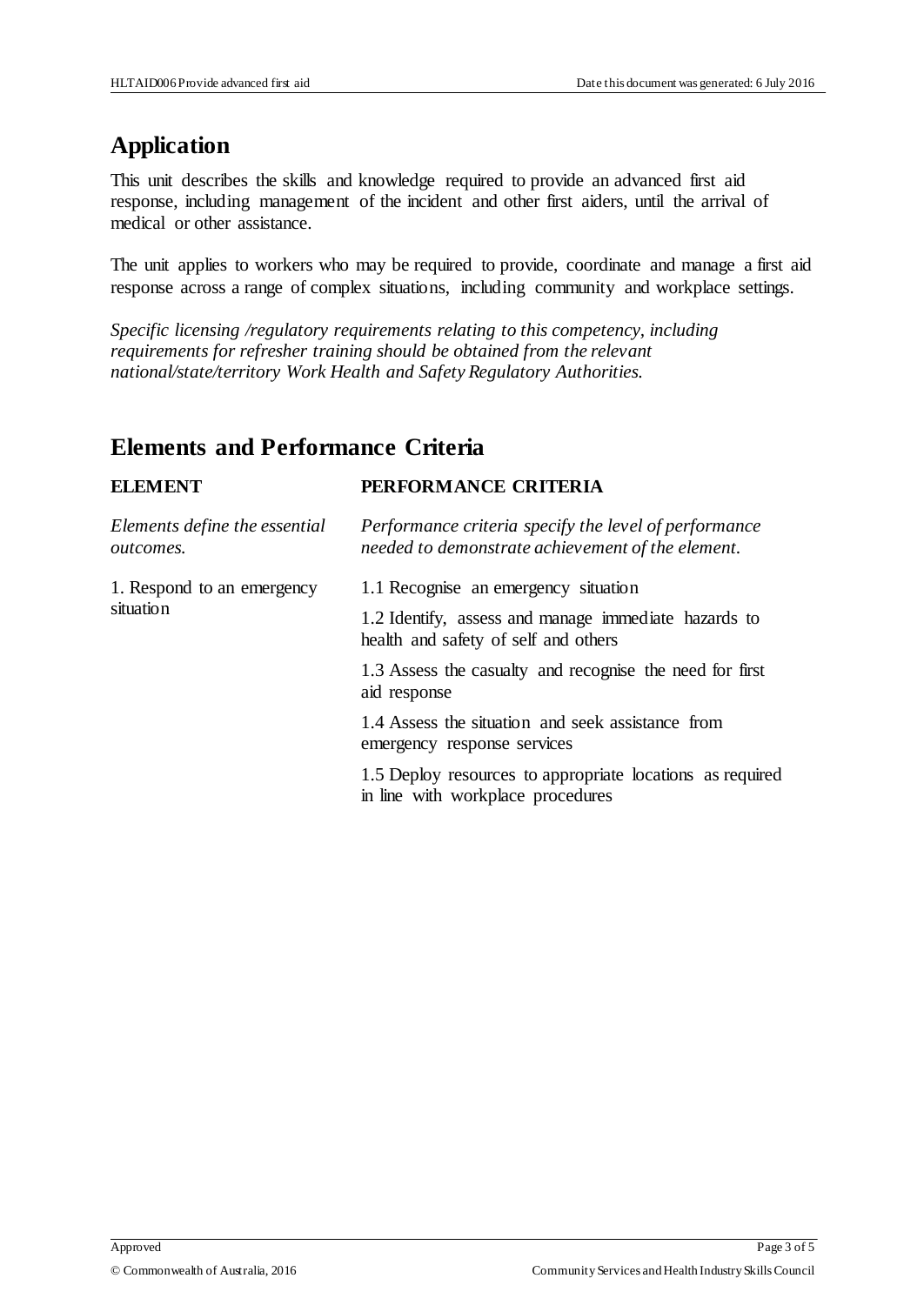### **ELEMENT PERFORMANCE CRITERIA**

*Elements define the essential outcomes. Performance criteria specify the level of performance needed to demonstrate achievement of the element.*  2. Apply appropriate first aid procedures 2.1 Perform cardiopulmonary resuscitation (CPR) in accordance with Australian Resuscitation Council (ARC) guidelines 2.2 Provide first aid in accordance with established first aid principles 2.3 Display respectful behaviour towards casualty 2.4 Obtain consent from casualty where possible 2.5 Use available resources and equipment to make the casualty as comfortable as possible 2.6 Operate first aid equipment according to manufacturer's instructions 2.7 Monitor the casualty's condition and respond in accordance with first aid principles 3. Coordinate first aid activities until arrival of medical assistance 3.1 Identify available resources required and establish communication links with appropriate personnel, emergency management services and medical assistance as appropriate 3.2 Deploy correct amount of required resources to appropriate locations in an effective manner to ensure timely arrival 3.3 Document the provision of resources and recommend modifications as required 3.4 Monitor the condition of casualties in accordance with first aid principles and workplace procedures 3.5 Coordinate evacuation of casualties according to relevant evacuation procedures 3.6 Arrange support services for personnel involved in the incident in accordance with relevant principles and procedures